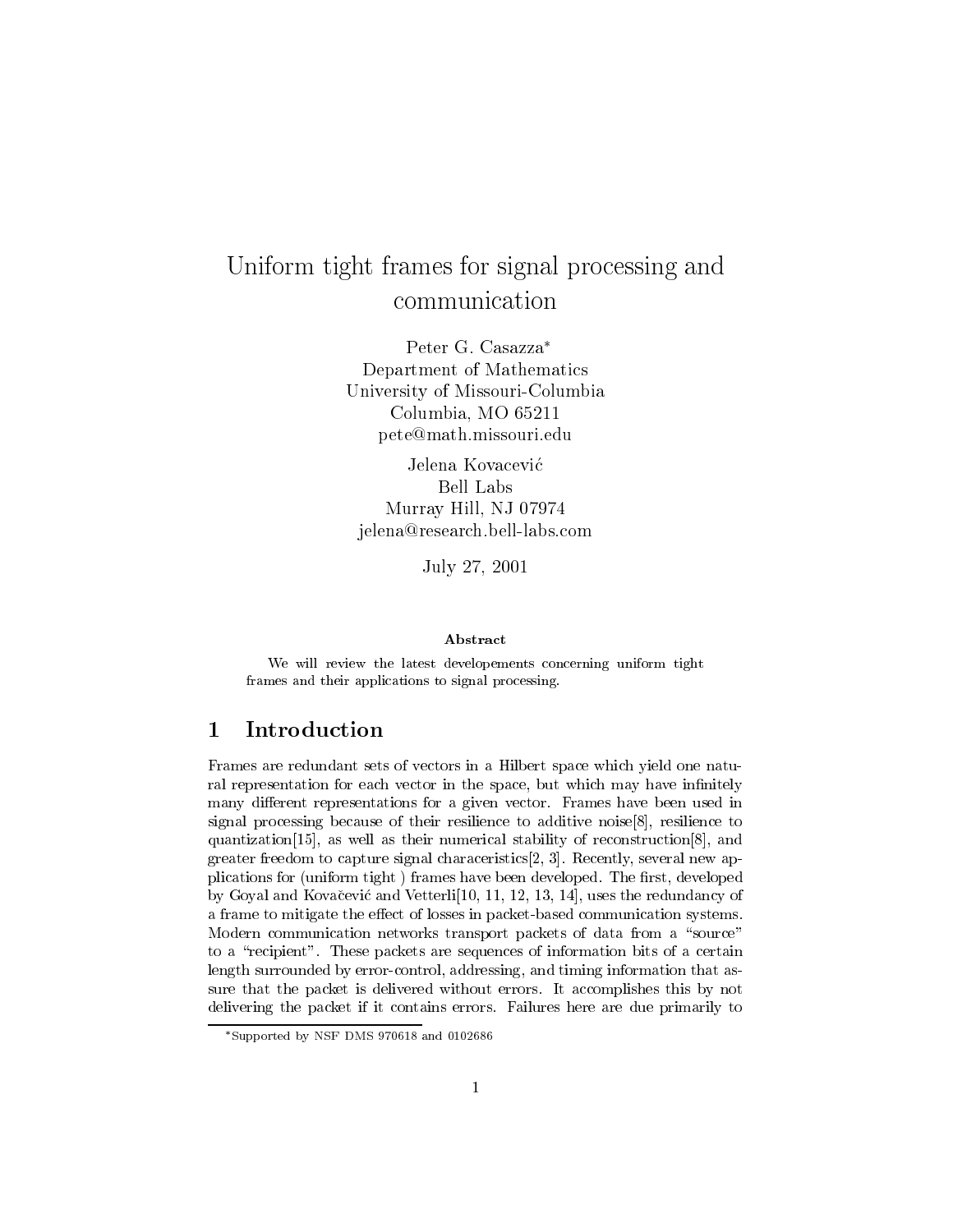buffer overlfows at intermediate nodes in the network. So to most users, the behavior of a packet network is not characterized by random loss, but by unpredictable transport time This is due to a protocol invisible to the user that retransmits lost packets Retransmission of packets takes much longer than the original transmission In many applications retransmission of lost packets is not feasible and the potential for large delay is unacceptable

If a lost packet is independent of the other transmitted data then the in formation is truly lost to the receiver. But if there are dependencies between transmitted packets one could have partial or complete recovery despite losses This leads one naturally to use frames for encoding. But the question is: What are the best frames for this purpose? With an additive noise model for quantization, Goyal and Kovačević [11] show that a uniform frame minimizes meansquared error if and only if it is tight. So it is this class of frames - the uniform normalized tight frames see Section for the de-nitions which we need to identify

Another recent important application of uniform normalized tight frames is in multiple-antenna code design  $[7, 17]$ . Much theoretical work has been done to show that communication systems that employ multiple antennas can have very high channel capacities These methods rely on the assumption that the receiver knows the complex valued Rayleigh fading coefficients. To remove this assumption, in Refs. 6 and 18 new classes of unitary space-time signals are proposed. If we have N transmitter antennas and we transmit in blocks of  $M$ time samples (over which the fading coefficients are approximately constant),  $\sqrt{M}$ ) collection of  $M \times N$  complex matricies  $\{\Phi_k\}$  for which  $\Phi_k^* \Phi_k = I$ . The then a constellation of  $K$  unitary space-time signals is a (weighted by  $n<sup>th</sup>$  column of any  $\phi_k$  contains the signal transmitted on antenna n as a function of time The only structure required in general is the timeorthogonality of the signals

Originally it was believed that designing such constellations was a too cum bersome and difficult optimization problem for practice. However, in Ref. 19 it was shown that constellations arising in a "systematic" fashion can be done with relatively little effort. Systematic here means that we need to design highrate space-time constellations with low encoding and decoding complexity. It is known that full transmitter diversity (i.e. where the constellation is a set of unitary metrices whose differences have nonzero determinant) is a desirable property for good performance. In a tour-de-force, Hassibi, Hochwald, Shokrollahi and Sweldens used -xedpointfree groups and their representations to design highrate constellations with full diversity Moreover they classi-ed all full-diversity constellations that form a group, for all rates and numbers of transmitter antennas

For these applications and a host of other applications in signal processing it has become important that we understand the class of uniform normalized tight frames In this paper we will make the  $r$  systematic study of the -  $r$ class of frames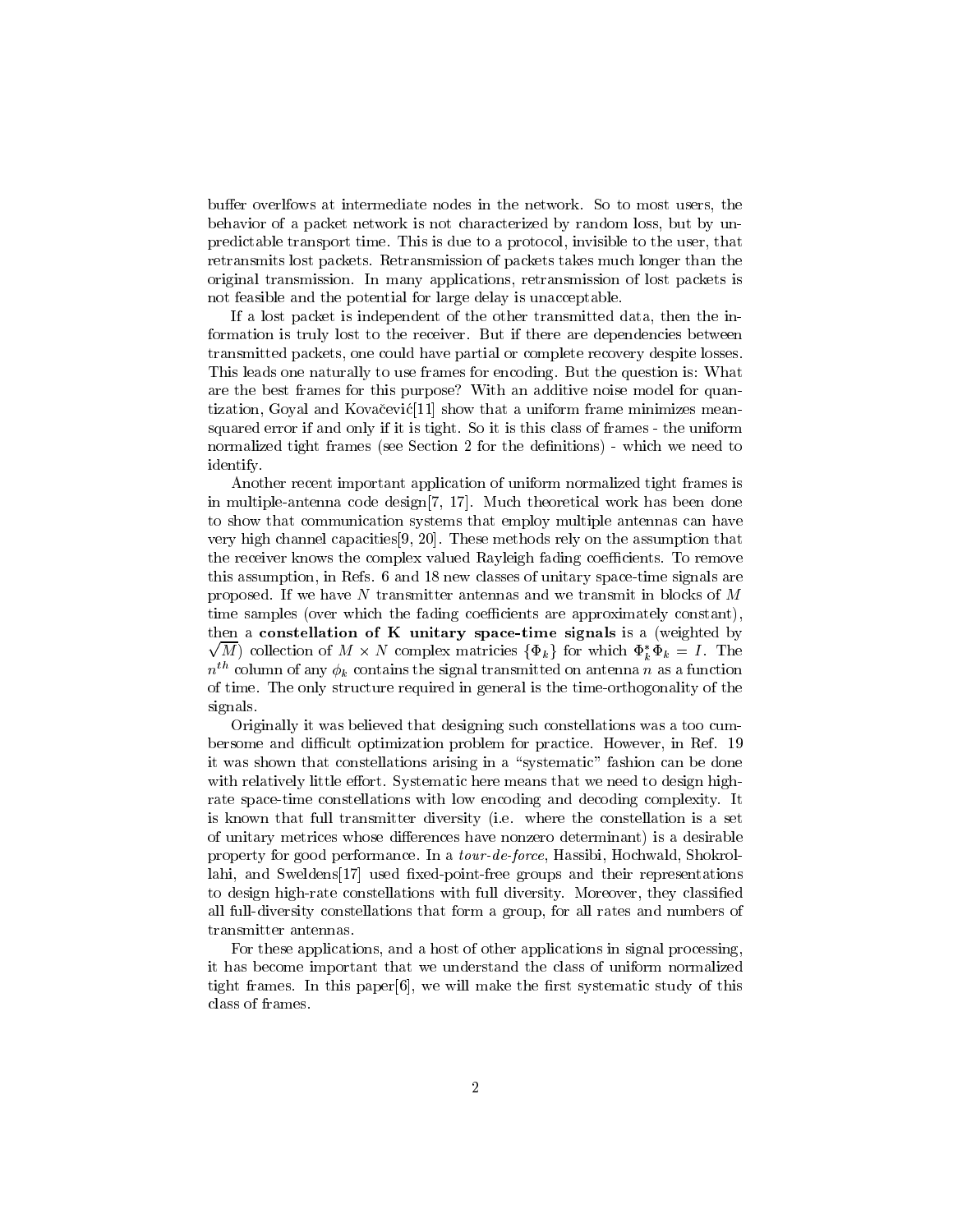#### $\bf{2}$ Frames

In this section we will introduce the concepts to be used in the paper

**Definition 1.** A family  $\{f_i\}_{i\in I}$  is a frame for a Hilbert space H if there are satisfying the satisfying the satisfying the satisfying the satisfying the satisfying the satisfying the satisfying the satisfying the satisfying the satisfying the satisfying the satisfying the satisfying the satisfying t

$$
A||f||^2 \le \sum_{i \in I} |\langle f, f_i \rangle|^2 \le B||f||^2, \text{ for all } f \in H.
$$

we call the form of frame bounds for the frame with A the frame with the lower frame with  $\alpha$ bound and B the upper frame bound. We call  $\{f_i\}_{i\in I}$  a tight frame if  $A = B$  and a normalized tight frame if  $A = B = 1$ . If  $||f_i|| = ||f_j||$ , for all  $i, j \in I$  this is a uniform frame. If also  $A = B = I$ , we have a uniform normalized tight frame-

For the basic theory of frames we refer the reader to Ref. 3 and 21. If  $\{f_i\}_{i\in I}$ is a frame for H, we define the synthesis operator  $T: \ell_2^* \to H$  by  $Te_i = f_i$ where  $\{e_i\}_{i\in I}$  is an orthonormal basis for  $\ell_2^I$ . The **analysis operator** is the operator  $I$  . A direct calculation shows that

$$
T^*f = \sum_{i \in I} \langle f, f_i \rangle e_i, \text{ for all } f \in H.
$$

Hence

$$
||T^*f||^2 = \sum_{i \in I} |\langle f, f_i \rangle|^2.
$$

It follows that

**Theorem 1.** Let  $\{f_i\}_{i\in I}$  be a sequence in a Hilbert space H with synthesis operator T - The following are equivalent

 $f(i)$  { $f_i$ } $_{i \in I}$  is a frame for H.

 $(2)$  T is a bounded, linear and onto map

 $\left( \beta \right)$  1  $\alpha$  is an isomorphism.

Moreover,  $\{f_i\}_{i\in I}$  is a normalized tight frame if and only if T is a quotient  $map$  (or equivalently,  $\perp$  is a partial isometry).

**Corollary 1.** If  $\{f_i\}_{i\in I}$  is a frame for H then  $S = TT^*$  is an invertible operator on  $H$  called the frame operator.

Now

$$
Sf = \sum_{i \in I} \langle f, f_i \rangle f_i.
$$

It follows that for all  $f \in H$ ,

$$
\langle Sf, f \rangle = \sum_{i \in I} |\langle f, f_i \rangle|^2.
$$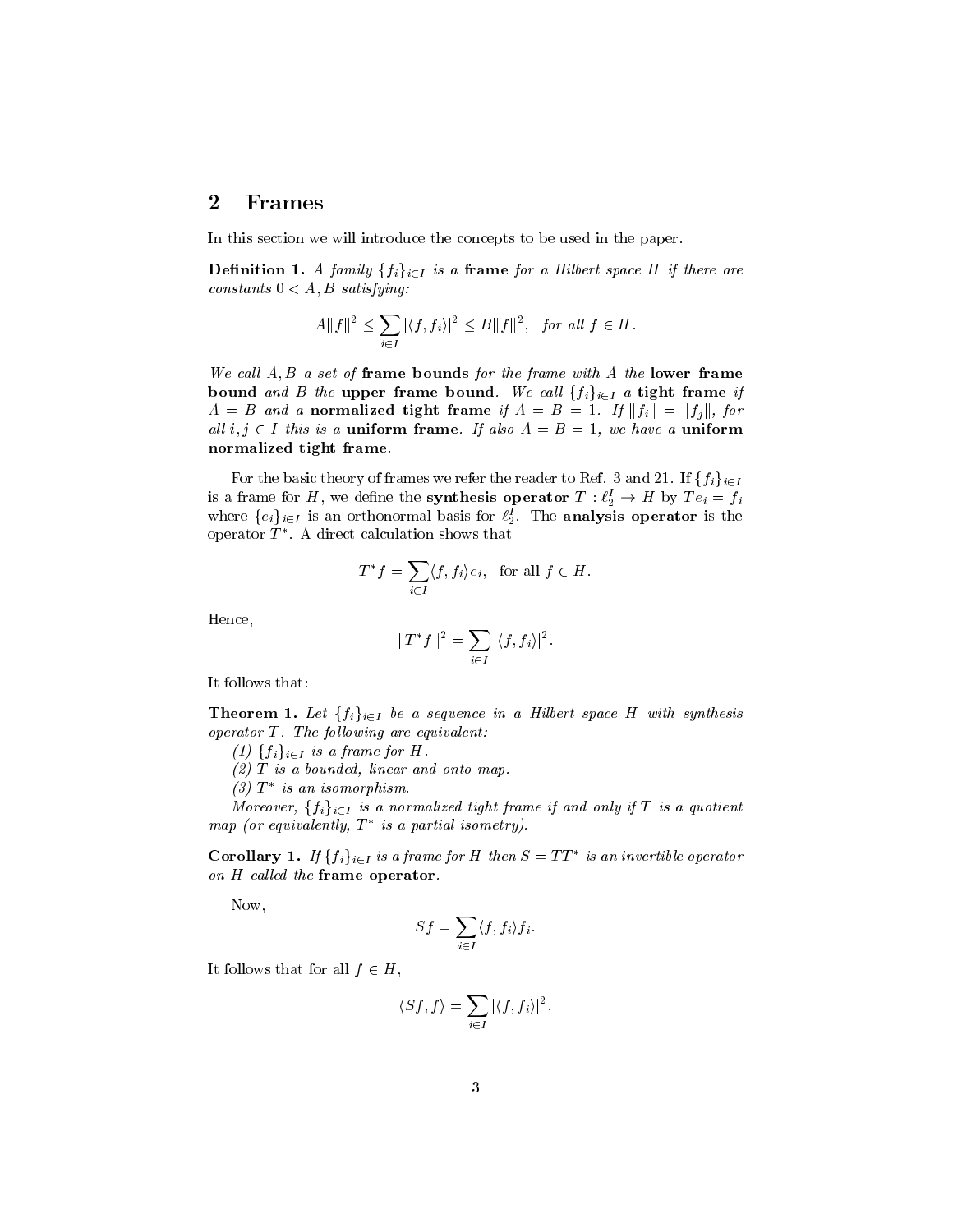Hence, S is an invertible, self-adjoint, positive operator on H with  $AI \leq S \leq$ BI. So  $\{f_i\}_{i\in I}$  is a normalized tight frame if and only if  $S = I$  and we have **reconstruction** of any function  $f \in H$  by:

$$
Sf = \sum_{i \in I} \langle S^{-1}f, f_i \rangle f_i.
$$

We say that two frames  $\{f_i\}_{i\in I}$  and  $\{g_i\}_{i\in I}$  for H are **equivalent** if there is an invertible operator L on H for which  $Lf_i = g_i$  for all  $i \in I$ , and they are unitarily equivalent if L can be chosen to be a unitary operator  $\sim$  and  $\sim$ calculation shows that  $\{S^{-1/2}f_i\}$  is a normalized tight frame for any frame  $\{f_i\}$ . In particular, every frame is equivalent to a normalized tight frame.

A useful way to view normalized tight frames is due to Neumark [1] (see also Han and Larson $[16]$ :

Theorem 2. [Han and Larson] A family  $\{f_i\}_{i\in I}$  in a Hilbert space H is a normalized tight frame for H if and only if there is a larger Hilbert space  $H \subset K$ and an orthonormal basis  $\{e_i\}_{i\in I}$  for K so that the orthogonal projection P of K onto H satisfies:  $Pe_i = f_i$ , for all  $i \in I$ .

### 3 Uniform Normalized Tight Frames: Some Examples

For any natural number N, we write  $H_N$  for an N-dimensional Hilbert space. There are two general classes of uniform tight frames which are commonly used The (general) harmonic frames and the tight Gabor frames.

**Definition 2.** Fix  $M \ge N$ ,  $|c_i| = 1$ , and  $\{b_i\}_{i=1}^N$  with  $|b_i| = \frac{1}{\sqrt{M}}$ . Let  $\{c_i\}_{i=1}^N$ be distinct  $M^{th}$  roots of c, and for  $0 \leq k \leq M - 1$ , let

$$
\phi_k = (c_1^k b_1, c_2^k b_2, \cdots, c_N^k b_N).
$$

Then  $\{\phi_k\}_{k=0}^{M-1}$  is a uniform normalized tight frame for  $H_N$  called a general harmonic frame.

For the other general class, we introduce two special operators on  $L$  (K). Fix  $0 < a, b$  and for  $f \in L^2(\mathbb{R})$  define translation by a as

$$
T_a f(t) = f(t-a),
$$

and modulation by <sup>b</sup> as

$$
E_b f(t) = e^{2\pi i mbt} f(t).
$$

If  $\{E_{mb}T_{na}g\}_{m,n\in\mathbb{Z}}$  is a frame for  $L^2(\mathbb{R}),$  we call it a  ${\bf Gabor~frame}$  (or a  ${\bf Weyl}$ -Heisenberg frame). It is clear that this class of frames are uniform. Also, since the frame operator S for a Gabor frame  $\{E_{mb}T_{na}g\}_{m,n\in\mathbb{Z}}$  must commute with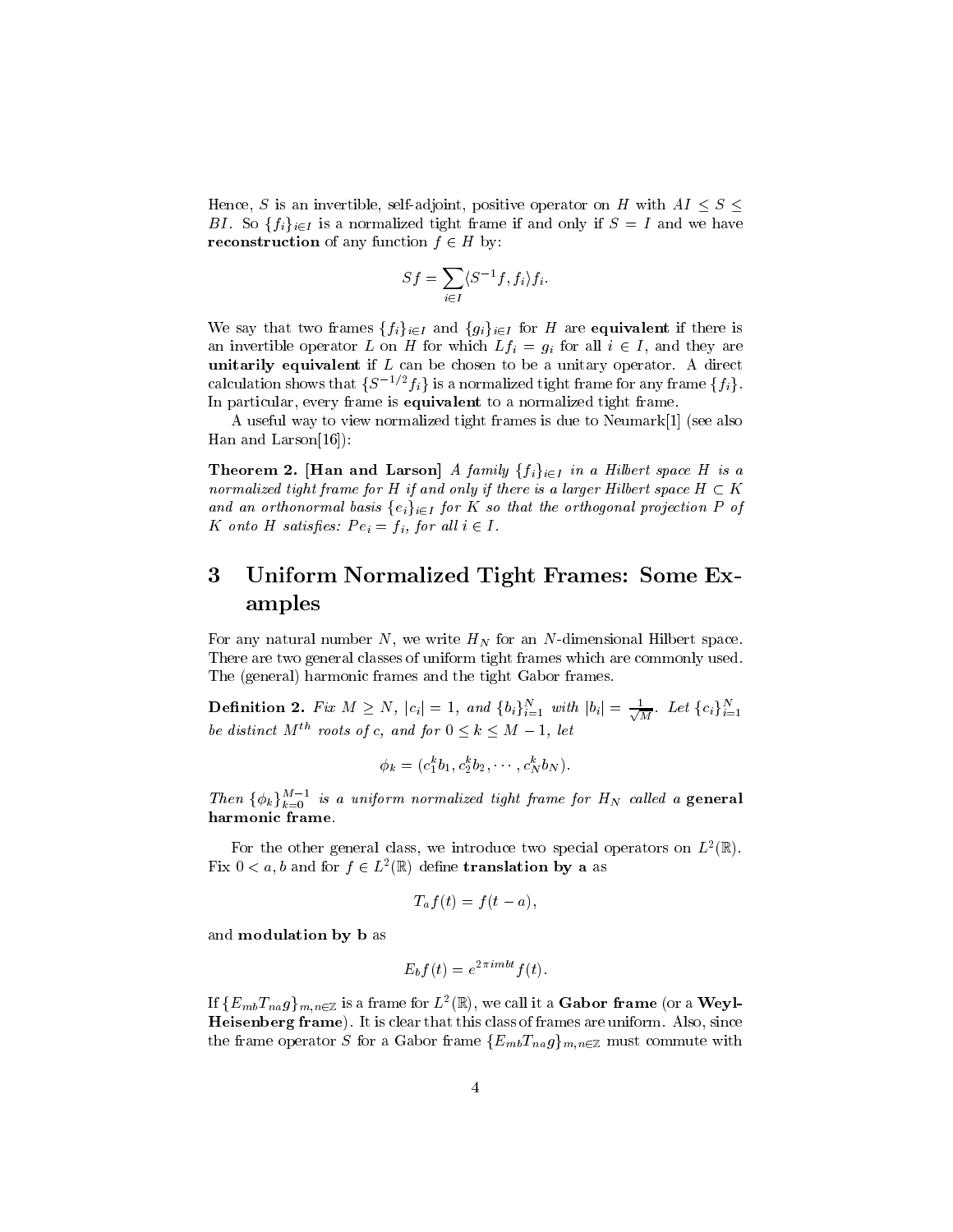translation and modulation, each Gabor frame is equivalent to the (uniform) normalized tight Gabor frame  ${E_{mb}}{T_{na}}S^{-1/2}g_{m,n\in\mathbb{Z}}$  For an introduction to Gabor frames we refer the reader to Ref. 5 and 18.

Although we would like to classify all uniform tight frames, especially those which can be obtained by reasonable "algorithms", this is essentially an impossible task in general because every -nite family of norm one vectors in a Hilbert space can be extended to become a uniform tight frame

**Theorem 3.** If  $\{f_i\}_{i=1}^M$  is a family of norm one vectors in a Hilbert space H, then there is a uniform tight frame for H which contains the family  $\{f_i\}_{i=1}^M$ .

*Proof.* For each  $1 \leq i \leq M$  choose an orthonormal basis  $\{g_{ij}\}_{j\in J}$  for H which contains the vector  $f_i$ . Now the family  $\{g_{ij}\}_{i=1,j\in J}^M$  is made up of norm one vectors and for any  $f \in H$  we have

$$
\sum_{i=1}^{M} \sum_{j \in J} |\langle f, g_{ij} \rangle|^2 = \sum_{i=1}^{M} ||f||^2 = M ||f||^2.
$$

 $\Box$ 

In the above construction we get as a tight frame bound the number of elements in the family  $\{f_i\}_{i=1}^M$ . In general this is best possible. For example, just let  $f_i = f_j$  for all  $1 \leq i, j \leq M$ .

There is another general class of uniform tight frames (see Ref. 11).

**Theorem 4.** A family  $\{f_i\}_{i=1}^{N+1}$  is a uniform normalized tight frame for  $H_N$  if and only if  $\{f_i\}_{i=1}^{N+1}$  is unitarily equivalent to the frame  $\{Pe_i\}_{i=1}^{N+1}$  where  $\{e_i\}_{i=1}^{N+1}$  is an orthonormal basis for  $H_{N+1}$  and  $P$  is the orthogonal projection of  $H_{N+1}$  onto the orthogonal complement of the one-dimensional subspace of  $H_{N+1}$  spanned by  $\sum_{i=1}^{N+1} e_i$ .

More general classes of uniform tight frames are the full-diversity constellations that form a group given in Ref

#### $\overline{4}$ Uniform Normalized Tight Frames

There is a general method for getting -nite uniform normalized tight frames

**THEOREM 0.** There is a unique way to get uniform tight frames with  $M$  elements in  $H = \mathbb{C}^N$  or  $H = \mathbb{R}^N$ . Take any orthonormal set  $\{\phi_k\}_{k=1}^N$  in  $\mathbb{C}^M$  which has the property

$$
\sum_{k=1}^{N} |\phi_{ki}|^2 = c, \quad \text{for all } i.
$$

Thinking of the  $\phi_k$  as row vectors, switch to the M column vectors and divide by  $\sqrt{c}$ . This family is a uniform tight frame for  $\mathbb{C}^N$  with M elements, and all uniform normalized tight frames for  $H_N$  with M elements are obtained in this way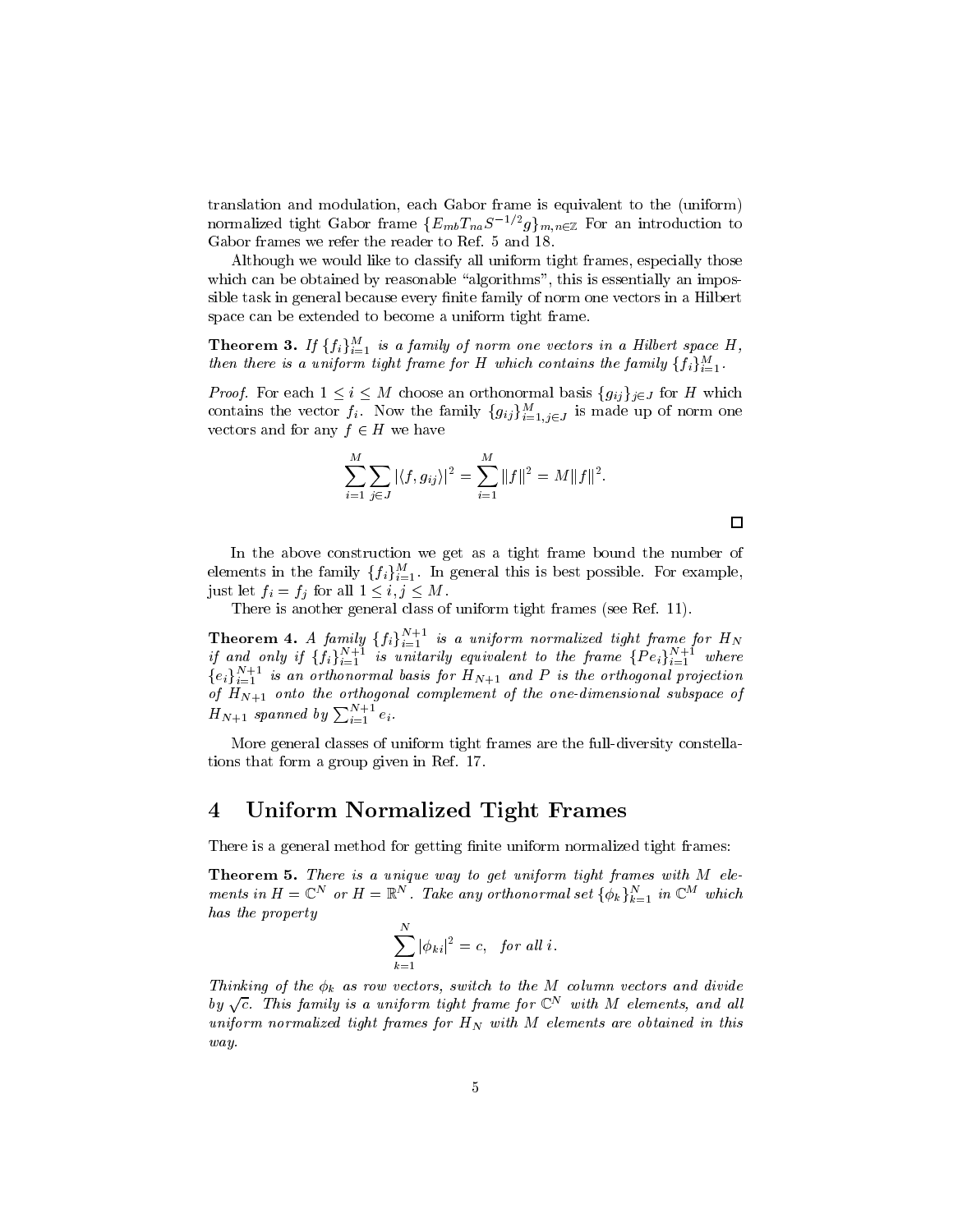**Corollary 2.** If  $\{f_i\}_{i=1}^M$  is a uniform normalized tight frame for  $H_N$  then

$$
||f_i||^2 = \frac{M}{N}.
$$

There is a detailed discussion concerning the uniform normalized tight frames for its in Ref. II. In Ref. I*t* there is a deep classification of groups of unitary operators which generate uniform normalized tight frames The simplest case of this is the harmonic frames. In the theorem below  $[6]$ , we do not assume that we have a "group" of unitaries, but instead conclude that our family of unitaries must be a group

**Theorem 6.** A family  $\{\phi_k\}_{k=0}^{M-1}$  is a general harmonic frame for  $H_N$  if and<br>only if there is a vector  $\phi_0 \in H_N$  with  $\|\phi_0\|^2 = \frac{N}{M}$ , an orthonormal basis  $\{e_i\}_{i=1}^N$ <br>for  $H_N$  and a unitary operator U on  $H$ 

The picture becomes much more complicated if the uniform normalzied tight frame is generated by a group of unitaries with more than one generator (see Ref. 17) or worse, if the uniform tight frame comes from a subset of the elements of such a group

#### $\overline{5}$ Frames Equivalent to Uniform Tight Frames

We saw earlier that every frame is equivalent to a normalized tight frame. That is, given any frame  $\{f_i\}_{i\in I}$  with frame operator S, the frame  $\{S^{-1/2}f_i\}_{i\in I}$  is a normalized tight frame Therefore it is natural to try to -nd ways to turn frames into uniform normalized tight frames. As it turns out, this is not possible in most cases. The following results come from Ref. 6:

**Theorem 7.** If a frame  $\{f_i\}_{i\in I}$  with frame operator S is equivalent to a uniform tight frame, then  $\{S^{-1/2}f_i\}_{i\in I}$  is a uniform normalized tight frame. In particular, a tight frame which is not uniform cannot be equivalent to any uniform normalized tight frame.

### 6 Uniform Tight Frames and Subspaces of the Hilbert Space

as we saw in Theorem I, which is a unique way to give morninged tight frames to get on  $H_N$  with M-elements. Namely, we take an orthonormal basis  $\{e_i\}_{i=1}^M$  for  $H_M$ and take the orthogonal projection  $P_{H_N}$  of  $H_M$  onto  $H_N$ . Then  $\{P_{H_N}e_i\}_{i=1}^M$  is and the normalized tight frame for  $\mathbf{H}$  with  $\mathbf{H}$  with  $\mathbf{H}$  with  $\mathbf{H}$  and  $\mathbf{H}$  are is a set of  $\mathbf{H}$ natural one-to-one correspondence between the normalized tight frames for  $H_N$ with M-elements and the orthonormal bases for  $H_M$ . The uniform normalized tight frames for  $H_N$  are the ones for which  $||Pe_i|| = ||Pe_j||$ , for all  $1 \le i, j \le M$ . In Ref. 6 this is used to exhibit natural correspondences between these families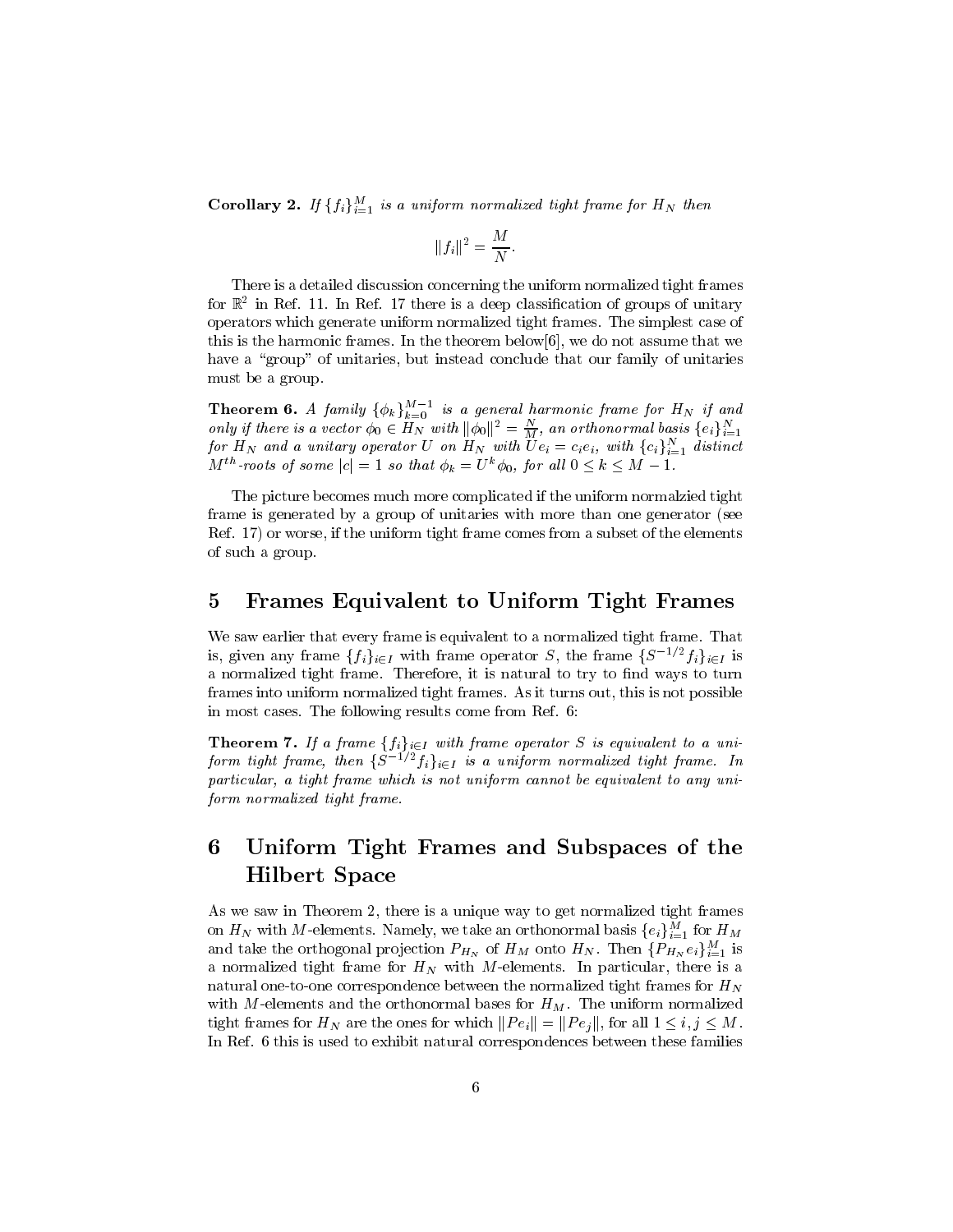and certains subspaces of  $H_M$ . Here we treat two frames as the same if they are unitarily equivalent

**THEOREM 6.** There is a natural one to one correspondence between the normalized tight frames for  $H_N$  with M-elements and the family of all N-dimensional subspaces of  $H_M$ .

For the uniform case we have Ref

**Theorem 9.** Fix an orthonormal basis  $\{e_i\}_{i=1}^M$  for  $H_M$  so that if  $P$  is the orthogonal projection of  $H_M$  onto  $H_N$  then  $\{Pe_i\}_{i=1}^M$  is a uniform normalized tight frame for HN - Then there is a natural one to one correspondence between the uniform normalized tight frames for  $H_N$  with M-elements and the subspaces W of  $H_M$  for which  $||P_W e_i||^2 = M/N$ , for all  $1 \le i \le M$ .

#### $\bf 7$ Uniform Dual Frames

Another way to get uniform frames is to -nd them as alternate dual frames for a frame

**Definition 3.** Let  $\{f_i\}_{i\in I}$  be a frame for a Hilbert space H with frame operator S. We call  $\{S^{-1}f_i\}_{i\in I}$  the canonical dual frame of  $\{f_i\}_{i\in I}$ . In this case,

$$
f = \sum_{i \in I} \langle f, S^{-1} f_i \rangle f_i, \text{ for all } f \in H.
$$

So the canonical dual frame can be used to reconstruct the elements of H from the frame. However, there may be other sequences in  $H$  which give reconstruction

**Definition 4.** Let  $\{f_i\}_{i\in I}$  be a frame for a Hilbert space H. A family  $\{g_i\}_{i\in I}$ is called an alternate dual frame for  $\{f_i\}_{i\in I}$  if

$$
f = \sum_{i \in I} \langle f, g_i \rangle f_i, \text{ for all } f \in H.
$$

There are generally many alternate dual frames for a given frame. In fact  $[16]$ , a frame has a unique alternate dual frame (i.e. the canonical dual frame) if and only if it is a Riesz basis. Moreover,  $[16]$  no two distinct alternate dual frames for a given frame are equivalent. For a normalized tight frame, its canonical dual frame is the frame itself

We mention some results from Ref. 6 describing the existence of (uniform) tight dual frames for a given frame

**Proposition 1.** If  $\{f_i\}_{i\in I}$  is a normalized tight frame for  $H_N$ , then the only normalized tight alternate dual frame for  $\{f_i\}_{i\in I}$  is  $\{f_i\}_{i\in I}$  itself.

**Proposition 2.** If  $\{f_i\}_{i=1}^k$  is a normalized tight frame for  $H_N$  and  $k < 2N$ , then the only tight dual frame for  $\{f_i\}_{i=1}^k$  is  $\{f_i\}_{i=1}^k$  itself. If  $k \geq 2N$  then there are infinitely many (non-equivalent) tight alternate dual frames for  $\{f_i\}_{i=1}^k$ .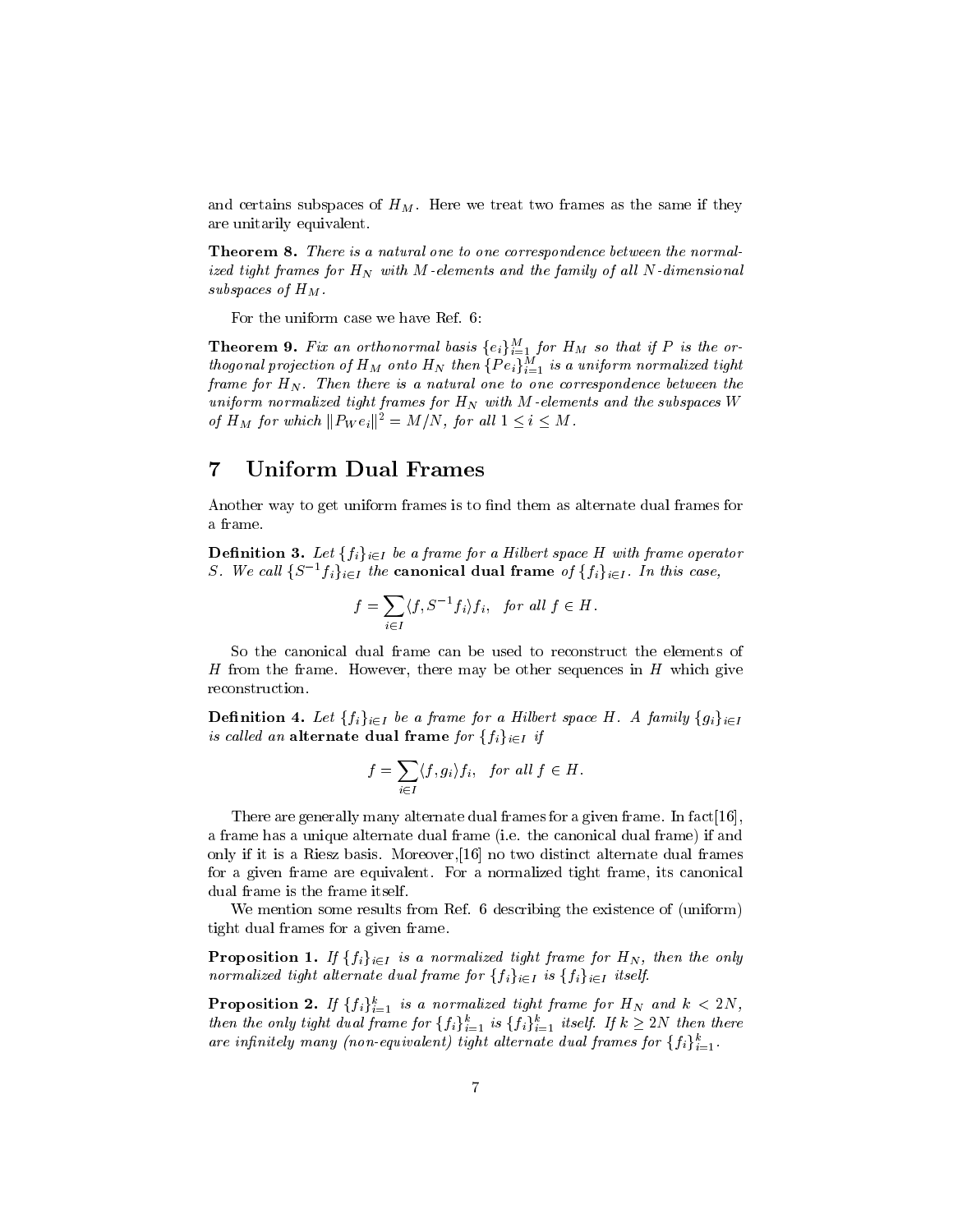But it is really the uniform case we are interested in

**Proposition 3.** If  $\{f_i\}_{i=1}^{2N}$  is a uniform normalized tight frame for  $H_N$  then there are infinitely many uniform tight alternate dual frames for  $\{f_i\}_{i=1}^{2N}$ .

We are currently looking into uses for these uniform tight alternate dual frames in the setting of signal processing, as well as applications of the other results An important goal here is to -nd uniform normalized tight frames with "structure" which will allow their use in signal processing. Current results show that the classes with group-based structure are quite limited. The next step is to -nd other classes of computationally ecient uniform normalized tight frames as perhaps those for which the operator matrices can be factored in some simple way

## References

- [1] N.I. Akhiezer and I.M. Glazman, Theory of linear operators in Hilbert spaces, Frederick Ungar Publisher (1966).
- JJ Benedetto and D Colella Wavelet analysis of spectrogram seizure chirps, Proc. SPIE Wavelet Appl. in Signal and Image Proc. III, Vol. san Diego Carry Carry and Carry and Carry and Carry and Carry and Carry and Carry and Carry and Carry and Carry and Carry and Carry and Carry and Carry and Carry and Carry and Carry and Carry and Carry and Carry and Carry
- [3] J.J. Benedetto and G.E. Pfander, *Wavelet periodicity detection algo*rithms, in Proc. SPIE Wavelet Appl. in Signal and Image Proc. VI, Vol. 3459, San Diego, CA, July 1998, 48-55.
- [4] P.G. Casazza, The Art of Frame Theory, Taiwanese Journal of Math.,  $\mathcal{V}$  voltage  $\mathcal{V}$  voltage  $\mathcal{V}$
- [5] P.G. Casazza, Modern Tools for Weyl-Heisenberg (Gabor) frame theory, Advances in Imaging and Electron Physics
- [6] P.G. Casazza and J. Kovačević, Uniform tight frames, In preparation.
- [7] K.L. Clarkson, W. Sweldens, and A. Zheng, Fast multiple antenna differential decoding, preprint.
- [8] I. Daubechies, Ten Lectures on Wavelets, Society for Industrial and Applied Mathematics, Philadelphia, PA, 1992.
- [9] G.J. Foschini, Layered space-time architecture for wireless communication in a fading environment when using multi-element antennas, Bell Labs TEch
- [10] V.K. Goyal, *Beyond traditional transform coding*, PhD thesis, Univ. California, Berkeley, 1998. Published as Univ. California Berkeley, Electron. Resource Andrews Andrew Company Andrew Agency Andrew Article (1982)